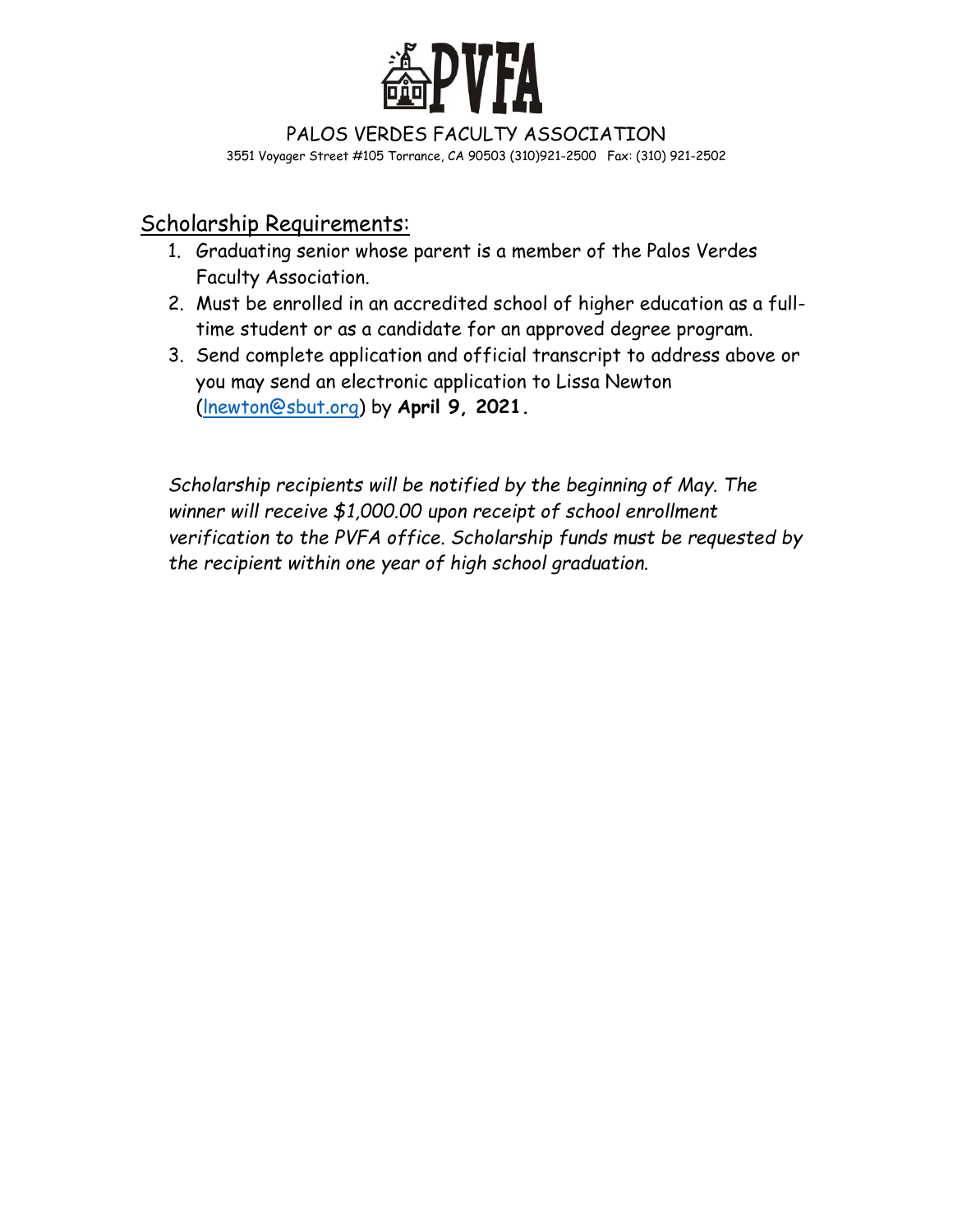### PALOS VERDES FACULTY ASSOCIATION SCHOLARSHIP

# Applicant Information

| I am a high school student presently attending _________________________________ |
|----------------------------------------------------------------------------------|
|                                                                                  |
| G.P.A.                                                                           |
|                                                                                  |

## Applicant's Statement

Directions:

- Please describe your personal attributes, unique qualities and future goals in a MAXIMUM of 250 words.
- Statement must be double-spaced. Font size must be 12. Times New Roman font is required.
- Attach a separate sheet to this application.